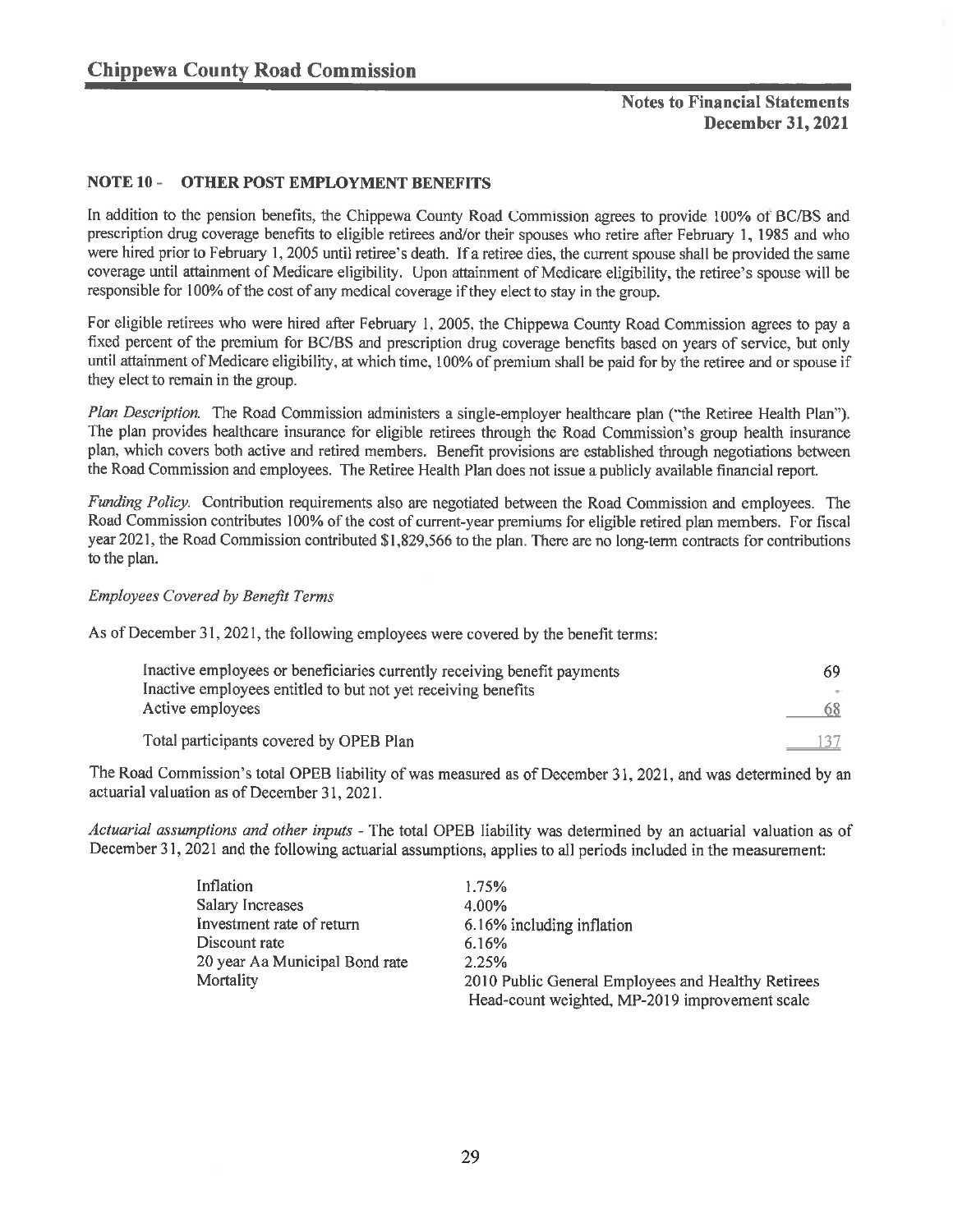## Notes to Financial Statements December 31, 2021

### NOTE 10 - OTHER POST EMPLOYMENT BENEFITS (Continued)

The long-term expected rate of return on investments was determined using a building-block method in which bestestimate ranges of expected future rates of return (expected returns, net of retirement plan investment expense and inflation) are developed for each major asset class. These ranges are combined to produce the long-term expected rate of return by weighting the expected future rates of return by the target asset allocation percentage and by adding expected inflation. Best estimates of arithmetic rates of return for each major asset class included in the retirement plan's target asset allocation as of December 31. 2021 are summarized in the following table:

|                               |                          | <b>Long-Term Expected</b> |
|-------------------------------|--------------------------|---------------------------|
| <b>Asset Class</b>            | <b>Target Allocation</b> | <b>Rate of Return</b>     |
| Large Cap US                  | 24%                      | 6.05%                     |
| Mid Cap US                    | 4                        | 6.50                      |
| Small Cap US                  | 4                        | 5.80                      |
| International Equities        | 25                       | 5.05                      |
| <b>Emerging Mkt Equity</b>    | 8                        | 6.65                      |
| Short Term Fixed Inc.         | 14                       | 1.25                      |
| US Fixed Inc.                 | 9                        | 1.65                      |
| International Fixed Inc.      |                          | 1.45                      |
| Inflation – Linked            |                          | 2.35                      |
| High Yield                    | 4                        | 3.25                      |
| Precious Metals (Commodities) |                          | 3.65                      |

The sum of each target allocation times its long-term expected rate results in a long-term expected rate of return of - 6. 16%.

Discount Rate - The discount rate used to measure the total OPEB liability was 6.16%. The projection of cash flows used to determine the discount rate assumed that the Road Commission will make annual contributions of \$750, 000 until the plan is fully funded. Based on this assumption, the retirement plan's fiduciary net position was projected to be sufficient to make projected future benefit payments of current plan members. For projected benefits that are covered by projected assets, the long-term expected rate was used to discount the projected benefits. From the year that benefit payments were not projected to be covered by the projected assets (the crossover point or "depletion date", not applicable for this plan), projected benefits were discounted at a discount rate reflecting a 20-year AA/Aa tax-exempt municipal bond yield. A single equivalent discount rate that yields the same present value of benefits is calculated.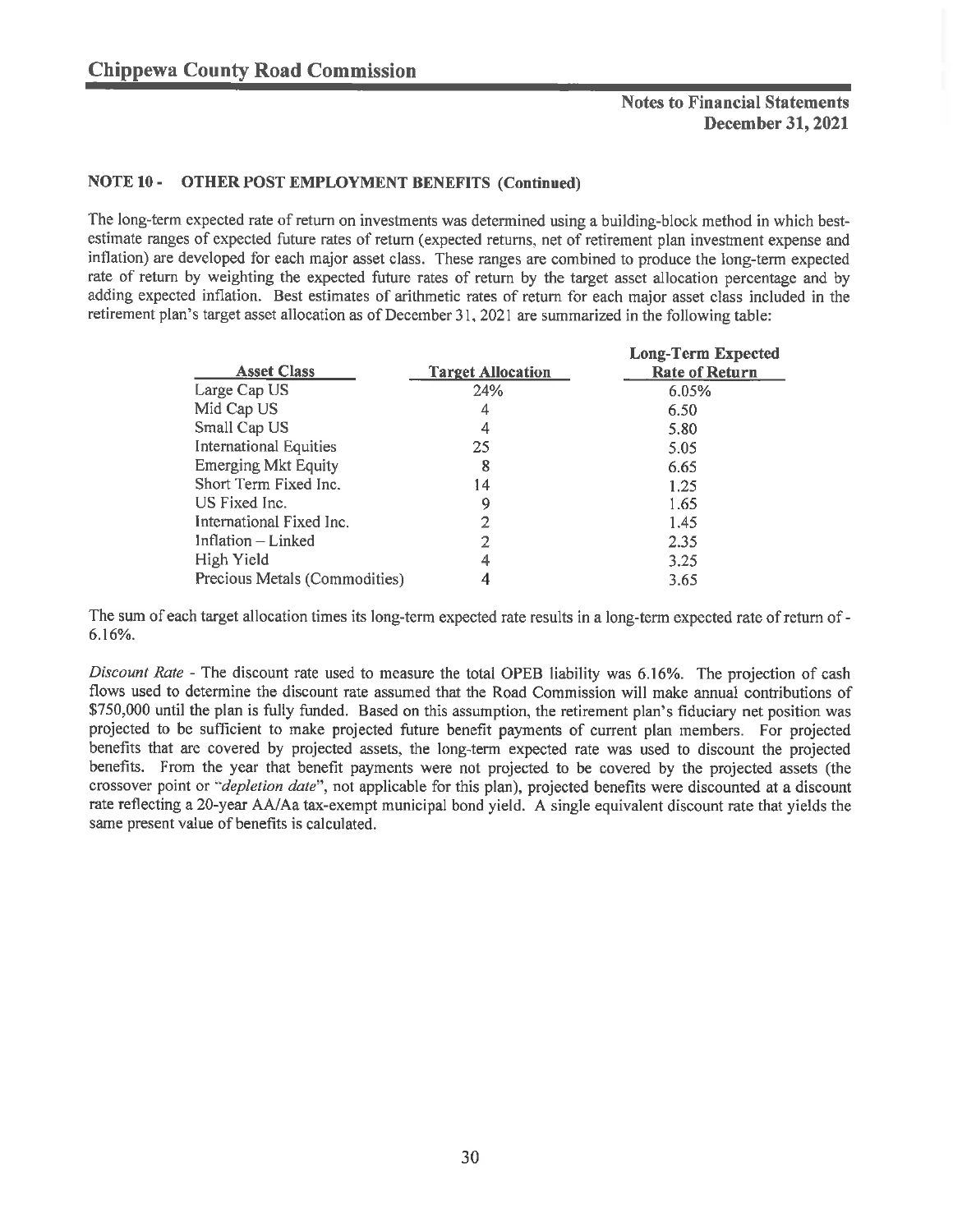# Notes to Financial Statements December 31, 2021

## NOTE 10 - OTHER POST EMPLOYMENT BENEFITS (Continued)

|                                                   |   | <b>Total OPEB</b><br>Liability |    | <b>Plan Fiduciary</b><br><b>Net Position</b> |    | <b>Net OPEB</b><br>Liability |
|---------------------------------------------------|---|--------------------------------|----|----------------------------------------------|----|------------------------------|
| Balances at December 31, 2020                     | S | 18,343,916                     | S. | 2,932,094                                    | S. | 15,411,822                   |
| Service cost                                      |   | 106,750                        |    |                                              |    | 106,750                      |
| Interest on total OPEB liability                  |   | 1,075,225                      |    |                                              |    | 1,075,225                    |
| Difference between actual and expected experience |   | (3,859,812)                    |    |                                              |    | (3,859,812)                  |
| Changes in actuarial assumptions                  |   | (691, 997)                     |    |                                              |    | (691, 997)                   |
| Changes in plan terms                             |   | 73,308                         |    |                                              |    | 73,308                       |
| Contributions to OPEB trust                       |   |                                |    | 650,000                                      |    | (650,000)                    |
| Contributions/benefit paid                        |   |                                |    | 1,179,566                                    |    | (1, 179, 566)                |
| from general operating funds                      |   |                                |    |                                              |    |                              |
| Net investment income                             |   |                                |    | 229,438                                      |    | (229, 438)                   |
| Benefit payments including                        |   | (1, 179, 566)                  |    | (1, 179, 566)                                |    |                              |
| refunds of employee contributions                 |   |                                |    |                                              |    |                              |
| Administrative expense                            |   |                                |    | (32,669)                                     |    | 32,669                       |
| Net changes                                       |   | (4,476,092)                    |    | 846,769                                      |    | (5,322,861)                  |
| Balances as December 31, 2021                     | S | 13,867,824                     | s  | 3,778,863                                    | S  | 10,088,961                   |

Net OPEB Liability  $-$  Discount and Trend Rate Sensitivities  $-$  The following presents the net OPEB Liability (NOL) of the Road Commission. calculated using trend and discount rates 1% higher and lower than base assumptions:

|                    |              | <b>Discount</b>     |              |
|--------------------|--------------|---------------------|--------------|
|                    | 1% Decrease  | <b>Current Rate</b> | 1% Increase  |
| Net OPEB Liability | \$11,457,298 | \$10,088,961        | \$8,920,587  |
|                    |              | <b>Trend</b>        |              |
|                    | 1% Decrease  | <b>Current Rate</b> | 1% Increase  |
| Net OPEB Liability | \$8,849,605  | \$10,088,961        | \$11,535,914 |